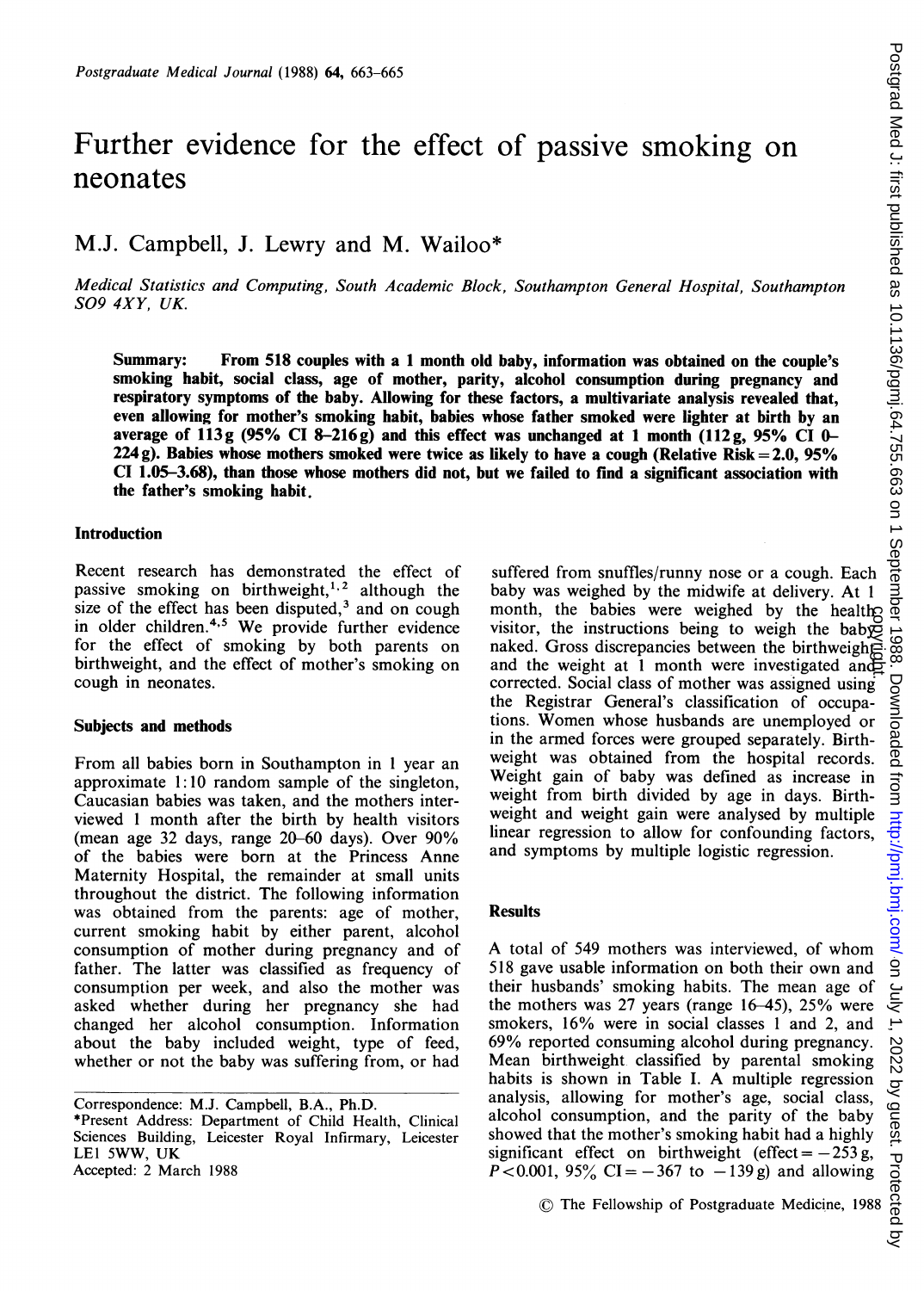for mother's smoking habit, the father's smoking habit was also significant (effect  $= -113$  g,  $P = 0.030$ , 95% CI =  $-216$  to  $-8$  g). The percentage variance accounted for was only 5%. This effect persisted to <sup>1</sup> month (Table II), when allowing for the factors just given and the babies' age, mother's smoking was associated with a weight difference of  $-178$  g  $(P<0.01, 95\% \text{ CI} = -310 \text{ to } -46 \text{ g}$  and father's with a weight difference of  $-112g$  ( $P=0.05$ , 95%)  $CI = -224$  to 0 g). The interaction between mother's smoking and father's smoking on birthweight was not significant  $(P=0.12)$ , but was in the direction that the birthweight was further reduced if both parents smoked. There was no significant interaction between mother's smoking and mother's age ( $P=0.8$ ). Allowing for smoking, there was no effect of alcohol consumption on birthweight. The only significant factor for weight gain was sex  $(P= 0.026,$  girls  $2.50$  g/day less than boys, 95%<br>CI=0.28-4.72). Thus babies whose parents  $CI = 0.28-4.72$ . Thus babies smoked grew at the same rate as babies whose parents did not, resulting in the difference in weight persisting at <sup>1</sup> month. The logistic regression showed that mother's smoking was a significant factor in reporting the baby's cough  $(P=0.032$ , Relative risk = 2.00, 95% CI = 1.05-3.68), but not snuffles/runny nose  $(P=0.30,$  Relative risk = 1.26, 95%  $CI = 0.80 - 2.00$ , having allowed for mother's age, alcohol consumption, parity and type of feeding. There was no additional effect of father's smoking on these symptoms.

# **Discussion**

We confirm the effect of father's smoking on

birthweight; indeed the effect is almost identical to that found by a Danish study.<sup>1</sup> The major possible source of bias is the under-reporting of cigarette smoking by the mothers, with a possible exaggeration of the amount smoked by other members of the household. However, comparison of the observed prevalence of 47% and 25% for men and women respectively with published prevalence figures of 38% and 33%6 would suggest that any mis-reporting was not large. Further evidence for the mother's truthfulness is that the proportion admitting to drinking during pregnancy is very similar to that of the Danish study.<sup>1</sup> Gestational age was not routinely recorded in this study and so could not be included in the analysis. A recent large American study<sup>2</sup> has shown that gestational age is unrelated to passive smoking, however our results are open to the interpretation that passive smoking could be related to prematurity of the babies, rather than growth retardation.

The effect of father's smoking would appear greater when the women admitted to smoking (presumably truthfully), possibly because if the father smokes, the mother is likely to smoke more heavily.' Previous studies demonstrated an effect of both mother's and father's smoking on cough in older children.<sup>4,5</sup> We have shown that the effect of  $\beta$ mother's but not father's smoking extends even to the neonatal period. Perhaps the babies are not directly exposed to their fathers' smoke to any great extent at that age. Thus there is yet further evidence that parents are affecting the health of their newborn children when they smoke, and these facts could perhaps be used to persuade new parents to reduce their smoking. copyright.

Table <sup>I</sup> Mean birthweight (g) by mother's and father's smoking habits

|        |            | Smoker | (n)   | Mother<br>Non-smoker | (n)   | Total         |
|--------|------------|--------|-------|----------------------|-------|---------------|
| Father | Smoker     | 3183   | (98)  | 3431                 | (143) | (241)<br>3330 |
|        | Non-smoker | 3443   | (30)  | 3504                 | (247) | (277)<br>3497 |
|        | Total      | 3244   | (128) | 3477                 | (390) | 3419<br>(518) |

Pooled standard deviation =  $501$  g.

Table II Mean weight at <sup>1</sup> month (g) by mother's and father's smoking habits

|        |                      | Smoker       | (n)          | Mother<br>Non-smoker | (n)            | Total                    |
|--------|----------------------|--------------|--------------|----------------------|----------------|--------------------------|
| Father | Smoker<br>Non-smoker | 4012<br>4205 | (93)<br>(31) | 4238<br>4331         | (139)<br>(240) | 4147 (732)<br>4316 (271) |
|        | Total                | 4060         | (124)        | 4297                 | (379)          | (503)<br>4238            |

Pooled standard deviation =  $628 g$ .